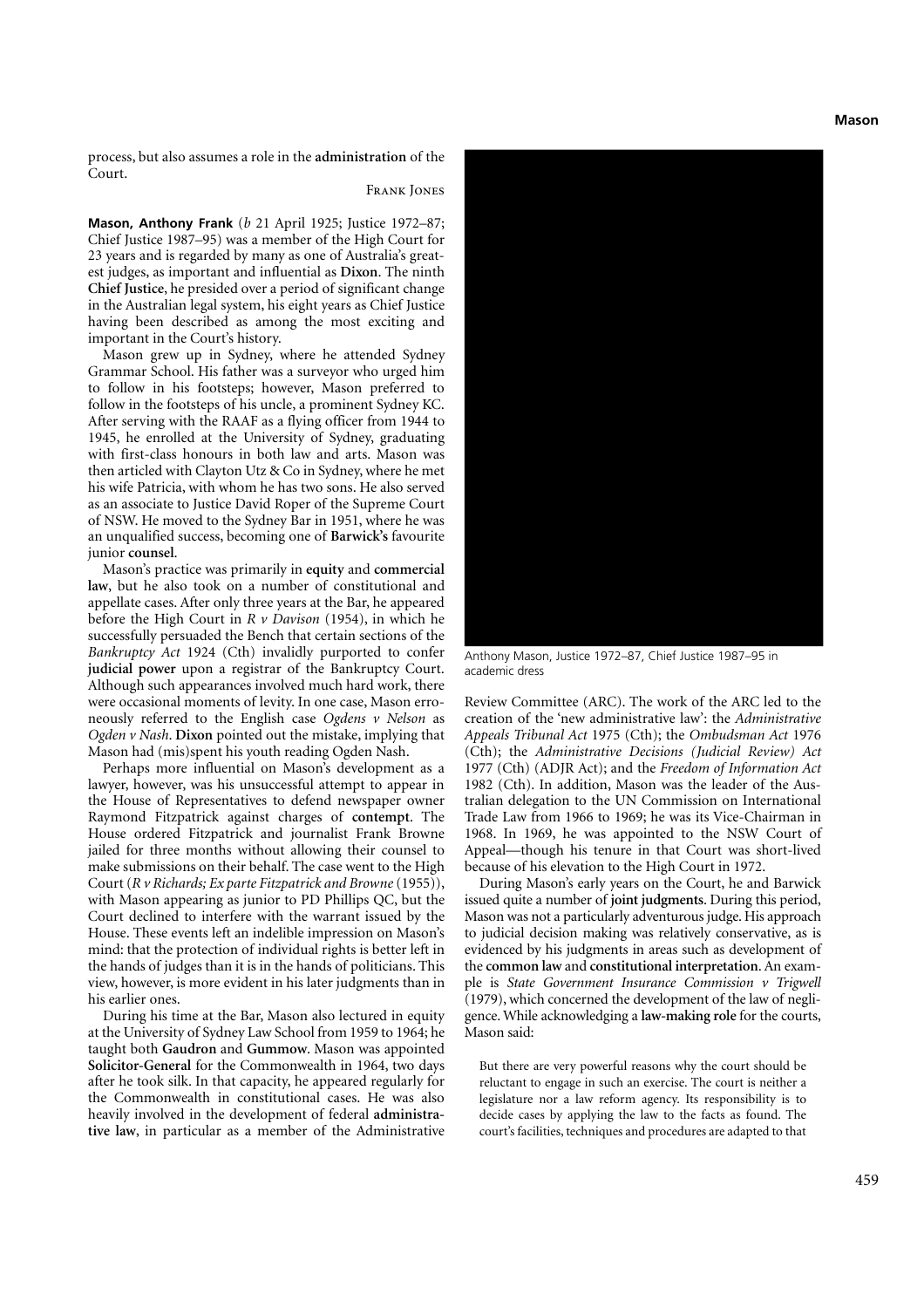responsibility; they are not adapted to legislative functions or to law reform activities.

This may be contrasted with later cases such as *Trident General Insurance v McNiece* (1988), *Burnie Port Authority v General Jones* (1994), and *Bryan v Maloney* (1995), where Mason adopted a more active judicial **role**.

Mason's earlier, restrictive approach to constitutional interpretation can be seen most clearly in *Miller v TCN Channel Nine* (1986), where he said:

There was an alternative argument put by the defendant, based on the judgment of **Murphy** J in *Buck v Bavone*, that there is to be implied in the Constitution a new set of freedoms which include a guarantee of freedom of communication. It is sufficient to say that I cannot find any basis for implying a new s 92A into the Constitution.

Some six years later, however, Mason joined a majority of the Court in the *Free Speech Cases* (1992) to find an implied freedom of **political communication** in the Constitution. His views on the value of a **Bill of Rights** have also changed over time; although initially opposed to a Bill of Rights, he has more recently acknowledged that there could be some benefits in such a development.

The development in Mason's judicial approach over the years has been noted by various **commentators**. In an interview on Radio National in 1994, Mason responded to those observations:

I think that the extent of the change on my part has been somewhat exaggerated … It is inevitable, with the passage of time, that the views of an individual are likely to change. In my case, I have been a judge for 25 years. It would be strange indeed, if all my views remained static over that period of time. If they did, I would regard that as a worthy subject of criticism.

In 1987, Mason was appointed Chief Justice. Shortly afterwards, the Court decided two of the most important cases of Mason's career: *Cole v Whitfield* (1988) and *Mabo* (1992). In *Cole v Whitfield*, the Court, after 80 years of uncertainty, resolved in a unanimous judgment the problem of the meaning of section 92 of the Constitution (see **Interstate trade and commerce**). This illustrates well one of Mason's key roles on the Court, both as a Justice and as Chief Justice: to provide a central point around which a majority of the Justices could coalesce. Unfortunately, this success was not matched in the area of section 90, where the Court was to remain divided on the limits placed on the states' ability to levy various fees (see **Excise duties**). In *Mabo*, the Court (by a 6:1 majority) overturned nearly 200 years of apparently settled law to recognise that the prior occupation of Australia by its **Aboriginal peoples** could be a source of title to land. *Mabo* and the *Free Speech Cases* were probably the most controversial of the Court's decisions during Mason's time, attracting significant **criticism** as well as considerable praise.

As Chief Justice, Mason became associated with a move away from the strict **legalism** of Dixon's day. Rather than seeing legal reasoning as the simple application of precise rules or formulae, Mason saw **precedent** as 'an exercise in

judicial **policy** which calls for an assessment of a variety of factors in which judges balance the need for continuity, consistency and predictability against the competing need for justice, flexibility and rationality'. He took a similar attitude towards constitutional interpretation, again emphasising the importance of policy. Mason was also known for the use of **foreign precedents** in his judgments.

Other notable public law cases on which Mason sat include the *Tasmanian Dam Case* (1983), where a majority of the Court adopted a wide approach to the **external affairs power**; *Dietrich v The Queen* (1992), concerning the right of an indigent accused to counsel in a criminal trial; and *Teoh's Case* (1995), where a majority gave an expanded role to **international law** in domestic law. In addition, in cases such as *Kioa v West* (1985), *Australian Broadcasting Tribunal v Bond* (1990), and *A-G (NSW) v Quin* (1990), Mason continued his role in the development of administrative law. In private law, Mason was also influential, as is evidenced by the subsequent adoption by a majority of the Court of his **dissenting judgment** in *Hospital Products v US Surgical Corporation* (1984), concerning **fiduciary obligations**, and by other equity cases such as *Waltons Stores v Maher* (1988) and *Baumgartner v Baumgartner* (1987).

Significant procedural changes to the Court's operations also occurred during Mason's tenure as Chief Justice (see **Procedure**). These include the abandonment of wigs and the adoption of a less formal robe (see **Court attire**); an increase in the use of written submissions (see **Argument before the Court**); and the introduction of time limits for special leave arguments (see **Leave to appeal**). Another noteworthy development was Mason's increased engagement with the **media** during his time as Chief Justice. He spoke in public quite often about the role of judges and about some of the more controversial decisions of the Court, taking the view that, if the Court was to be properly understood by the public, it was necessary for judges to play a role in cultivating **public awareness**.

Since leaving the Court, Mason has remained active both judicially and academically. He sat as a Judge of the Supreme Court of Fiji, as President of the Solomon Islands Court of Appeal, and as a long-serving member of the Permanent Court of Arbitration. He currently sits as a Non-Permanent Judge of the Hong Kong Court of Final Appeal, where he sat on the controversial right of abode cases.

In the academic arena, Mason was Chancellor of the University of NSW, a National Fellow at the ANU Research School of Social Sciences, and Chairman of the Advisory Board of the National Institute for Law, Ethics and Public Affairs at Griffith University. He is currently a member of the Advisory Board of the Centre for Comparative Constitutional Studies at the University of Melbourne. Mason's reputation and activities also extend internationally. In 1996–97, he was Arthur Goodhart Professor in Legal Science at Cambridge University, and in 1989 he was the Leon Ladner Lecturer at the Universities of British Columbia and Victoria in Canada. During his career, he has written and published an extraordinary number of **extra-judicial** articles and papers.

Mason has received several honours: a CBE in 1969, a KBE in 1972, and an AC in 1988. He received honorary degrees in law from the Australian National University and University of NSW, and from Sydney, Melbourne, Oxford, Monash,